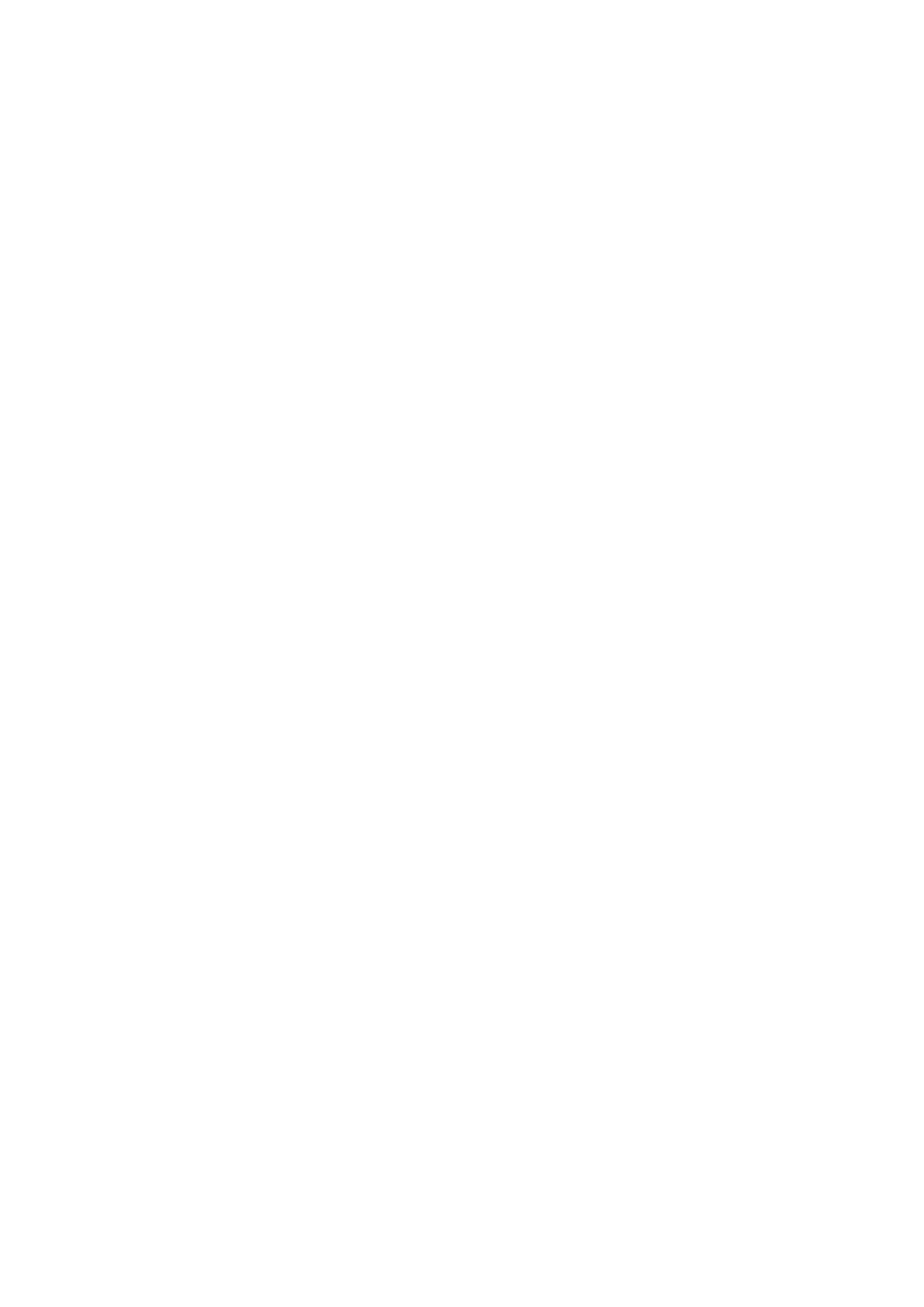

Figure 1: Proposed IoT system for monitoring quality of water.

#### **3.1 Hardware Design**

The hardware design of the local unit in the proposed system is based on a low cost Arduino Uno microcontroller board that is easily programmable and flexible [15]. It is based on the ATmega328P microcontroller. The Arduino Uno board is programmed using the Arduino IDE software which is the official software introduced by Arduino.cc. For the purpose of designing a water quality monitoring system, the Arduino Uno microcontroller board is connected to three sensors purposed to detect: pH value, temperature and water turbidity.

The pH value or hydrogen indicator is a measure of the activity of hydrogen ions in solution [16]. The pH sensor gives a result in the range from 0 to 14 pH value. Acidic solutions have a lower pH value, while alkaline ones have a value greater than 7. The natural pH value of water is about 7 (neutral point). The pH sensor can determine if the substance being tested is acidic, basic or neutral. The pH sensor is powered by 5V and easily connected to the Arduino board. Measuring the pH value can provide indications for corrosion of pipes, accumulation of solid materials etc. In the environment, a variable pH value can be an indicator of pollution. The normal range for pH value is from 6 to 8.5. If the pH value reaches above 8.5, the water is considered hard, which would probably cause damage to the pipes.

Water turbidity is a quantitative measure of the presence of particles in a liquid. It is an optical characteristic of water and measures the amount of light scattered by a material in the water when light is passed through a sample of water [17]. The turbidity sensor is quite simple, and the output is also quickly produced. The value required to calculate the turbidity is NTU (units for nephelometric turbidity). Low NTU values indicate high water clarity, while high values indicate low

water clarity. There is a special connection between the voltage and the water turbidity. The graph representing this connection is given in Figure 2. The given equation of turbidity and voltage dependence is only applicable if the sensor gives a value of around 4.2V for pure water and if the output for voltage is in the range of 2.5 to 4.2V. If the correct value is not obtained during testing, a calibration is required.



Figure 2: Voltage dependency of turbidity.

The DS18B20 temperature sensor is a convenient choice of water temperature sensor [18]. It gives results with high precision and has a fast response. Increased temperature also means increased voltage (ex. 250 mV means 25 °C.). The temperature that can be measured with the mentioned sensor is in the range of -55 $\rm{^{\circ}C}$  (-67 $\rm{^{\circ}F}$ ) to 125 $\rm{^{\circ}C}$  (257 $\rm{^{\circ}F}$ ).

The Wi-Fi module is a crucial part of the project development, as it is a necessary component of the proposed system that makes it an IoT product. The proposed system would not be IoT-based if the entire system were not connected to the Internet and if the obtained data was not displayed on the Internet. ESP8266 ESP-01 [19] is a low-cost Wi-Fi module that allows microcontrollers access to the Wi-Fi network. This module is placed on a miniature development board (24.8 x 14.3 mm) that contains a Wi-Fi chip with an integrated TCP/IP protocol stack. This module is a standalone SOC (system on chip)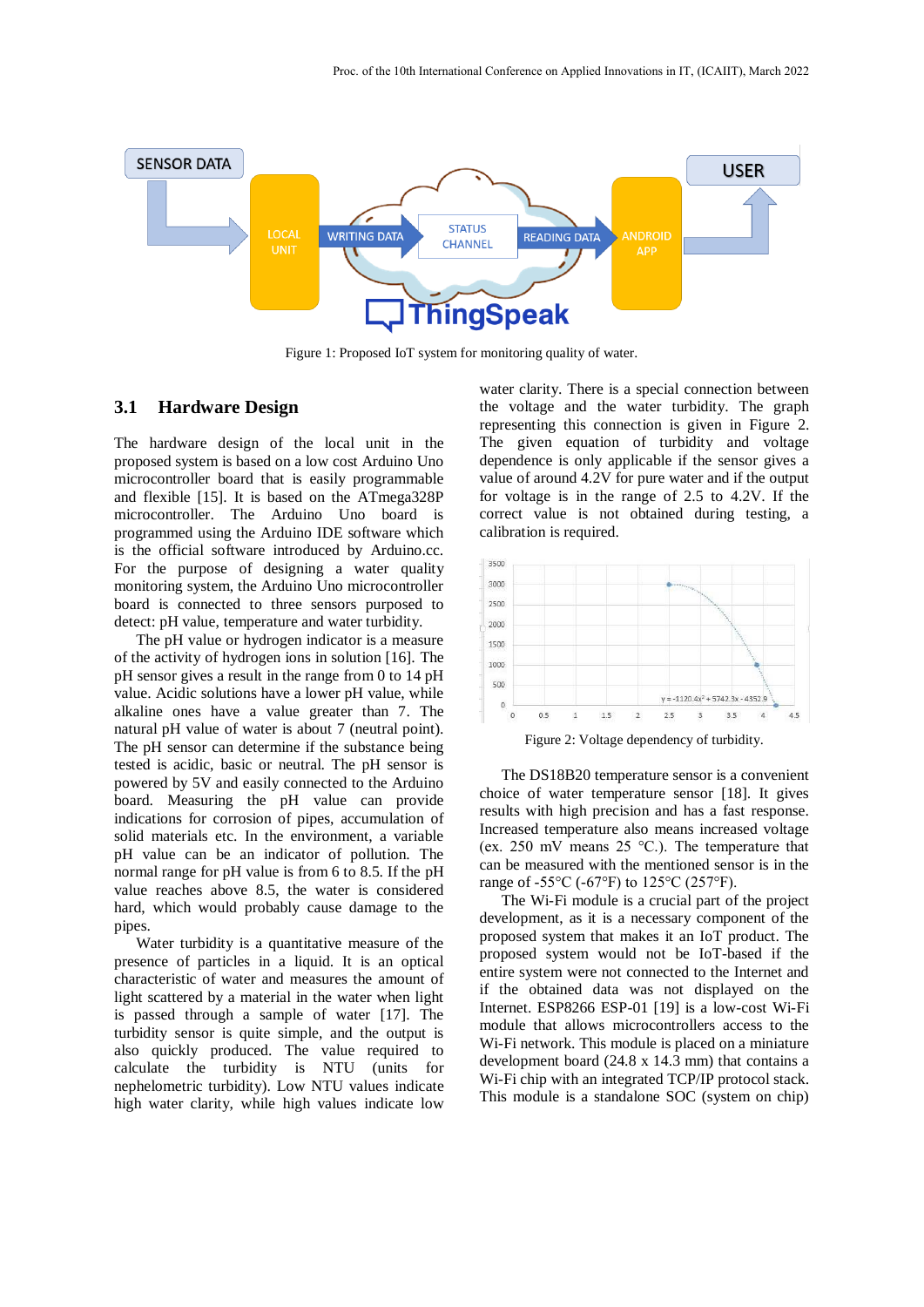that does not need a microcontroller to manipulate inputs and outputs as we would typically do with an Arduino since ESP-01 acts as a small computer. The ESP8266 ESP-01 module is pre-programmed with AT command set firmware, which allows it to connect directly to an Arduino device and get as much Wi-Fi connectivity as a Wi-Fi shield. Once the connection is established, the Wi-Fi is tested using AT commands. Those commands are used for controlling MODEMs.

## **3.2 ThingSpeak Platform**

The most important part of the whole research is the web service ThingSpeak.com [20]. It is an open IoT platform that enables collection of sensor data to cloud, analysis and visualization of collected data and triggering actions according to the received data. The software is written in the Ruby programming language and allows users to communicate with devices that are connected to the Internet. This web platform facilitates data access by providing APIs to devices. HTTP and MQTT protocols are used for data transmission over the Internet.

In this research, the ThingSpeak web service is used to visually display the data received from the sensors of the implemented system for monitoring quality of water. Initially, in order to use this web service, a user profile must be created. When creating the profile, a channel is created through which the data are going to be displayed on the website. The created channel contains three fields for the three sensors (pH value, temperature and water turbidity) and additionally one field which is empty, but is created for the purpose of future expansion of the project and its debugging.

When creating a channel, a special key (API key) is generated, which is the channel identification code. This API code can be used to access the channel in order to display the values obtained during the measurement. Initially, the sensors in the project record the values locally. The next step would be to transfer these values to ThinkSpeak.com. In order for the results to reach the appropriate ThingSpeak.com channel, a TCP connection must be created (via its IP address). The string of values, which will be sent through a successfully established TCP connection, will be graphically displayed.

## **3.3 Android Mobile Application**

The water quality monitoring system displays the specific parameters important for measuring water

quality. In the previous part of the research, the obtained values were displayed on the monitor in the Arduino IDE and on the website ThingSpeak. However, these values are not correctly presented so that everyone would understand. That is why an Android application has been designed.

The Android application consists of several cards. Each of the cards represents a different parameter measurement. When a measurement is made, and its values are displayed on the web service, a card is also created to display them on the Android application. Figure 3 shows one of the cards representing values of a measurement that do not meet the standards for clean water.



Figure 3: Card layout for displaying result values.

Figure 3 also shows the date when the measurement was made. The layout is quite simple but still meets the required functionality. The values of each measurement are displayed in separate fields. The turbidity value depends on the sensor data obtained in volts. The background of the card itself depends on the measured results. A blue background will appear if the pH value is greater than 6.5 and the results obtained from the turbidity sensor are greater than 2 NTU. For all other possible scenarios, the data will be red. Does the question arise in what way the values are obtained? As already mentioned, each channel in ThingSpeak has its key to access that channel. The application uses the same key to access ThingSpeak.com. The channel is accessed via a URL string where a key is specified<sup>1</sup>.

The result of this would be a JSON string that contains the parameters of all the measurements along with the time and date when they were made. The string looks like this:

{"channel":{"id":1529598,"name":"Water Quality Monitoring System","latitude":"0.0","longitude":" 0.0","field1":" Actuator 1","field2":"Actuator 2"," field3":"Temperature","field4":"Turbidity","field5

<sup>1</sup>https://api.thingspeak.com/channels/1529598/f eeds.json?api\_key=IWRDIXMCOFUGBU1S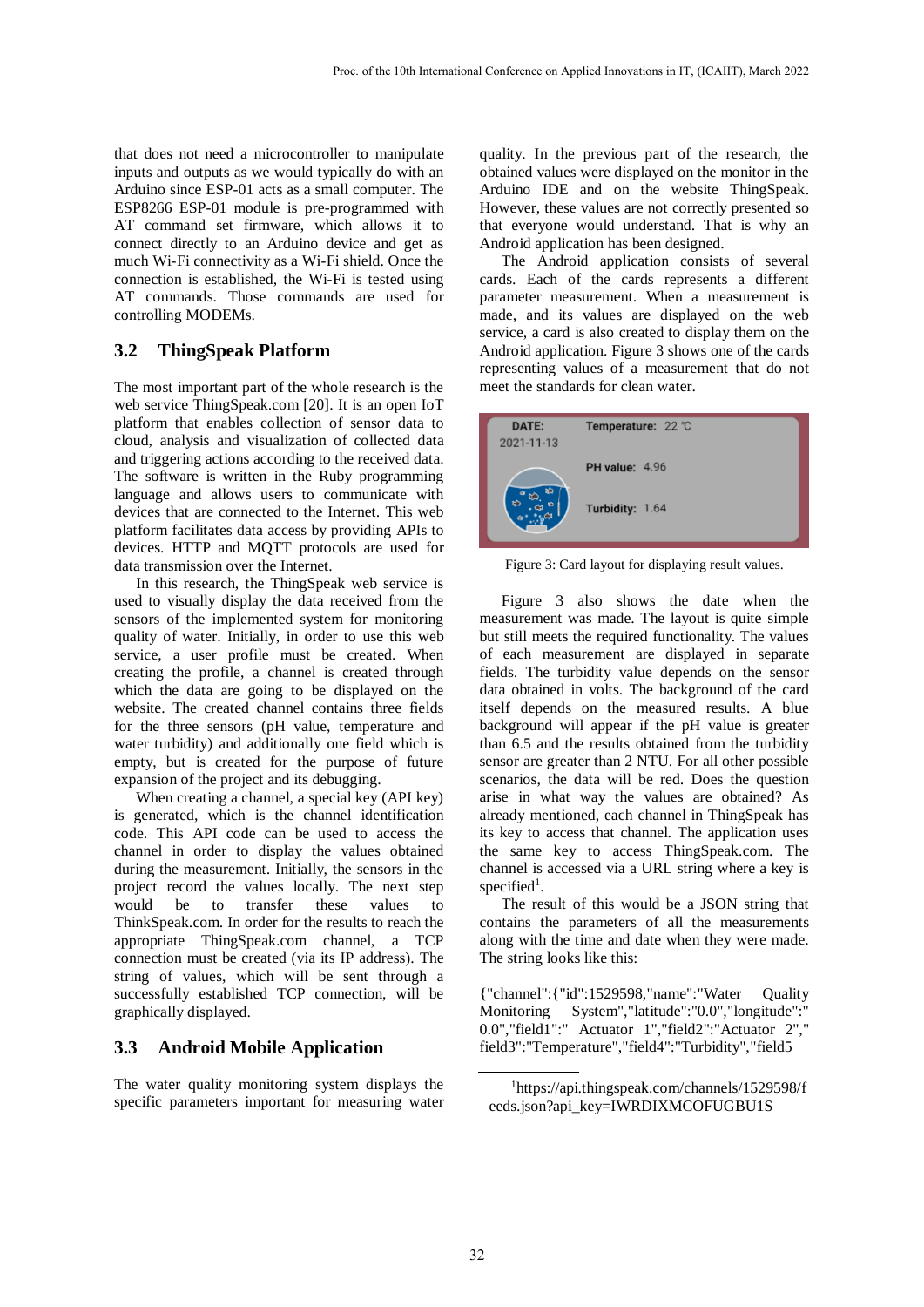":"PH","field6":"Spare","created\_at":"2021-10-07 T18:00:01Z","updated\_at":"2021-10-07T18:00:01Z ","last\_entry\_id":8},"feeds":[{"created\_at":"2021- 10-28T17:41:33Z","entry\_id":1"field3":"25","field4 ":"0","field5":"6.67","field6":"0"},{"created\_at":"20 21-10-28T17:44:14Z","entry\_id":2"field3":"25"," field4":"1.59","field5":"6.59","field6":"0"}]}

This is actually the string that the application gets, but it filters it in a special way in order to present the values more clearly to the end user.

# **4 PROPOSED SYSTEM IMPLEMENTATION**

All components of the monitoring system that were previously discussed are complete. The application is designed, the code is written and tested, and the hardware is connected. The next step is to connect all the parts correctly and check if the system operates as expected and if the obtained results are acceptable. The test was performed on drinking water, with samples taken from various sources.

The hardware components are correctly connected so that they can get a value for the appropriate parameter, hopefully in an acceptable range. When designing the device, the focus is on the design of the end-user application.

The microcontroller is powered via a USB cable connected to a computer, but of course, there is the possibility of developing and expanding this device for further power supply from a battery or solar energy through a solar collector. The critical element for Internet access, the Wi-Fi module, is powered in the same way. Figure 4 shows the fully connected system that measures the parameters.

Once the first step in the final test is completed, i.e. the components are connected, it is necessary to execute the appropriate code in order to be able to read and display the values obtained during the testing of the water sample. Concrete testing is performed on relatively clean water, as expected that the values obtained will be minimal below the normal clean/water limits. The corresponding test results displayed on the Arduino IDE serial monitor are shown in Figure 5.



Figure 4: Implementation of the proposed IoT system for monitoring quality of water.

From the data shown in Figure 5, it can be seen that the sample on which the test was performed is relatively but not completely pure water. Values are expected - turbidity is 3.74 NTU, the temperature is 19 degrees, and the pH value is 5.36. When sending the sensor data, a TCP connection with ThingSpeak.com has opened automatically, and the values are displayed on the website in the appropriate field in the created channel. The sensor data values are represented by their size and the time the test was performed. These results are shown in Figure 6.

Finally, it is expected that these same data will be appropriately displayed on the card in the designed Android application. According to the JSON\_URL that the application receives, the appropriate data of the measurement are filtered. Figure 7 shows that the results in the Android application are displayed exactly as expected. The parameters are written in a way that is understandable to everyone, and the measurement date is also given.

The results obtained when testing pure water show that the tested water is suitable for consumption, but still, more tests are needed to determine further the validity of the data and the system's operation before it can be deployed elsewhere. However, the prototype does not have many capabilities and therefore requires upgrades and extensions; to be able to transfer data over a wireless network to a remote laptop or mobile phone at any given time and location, and a stronger memory drive or the ability to store data in databases.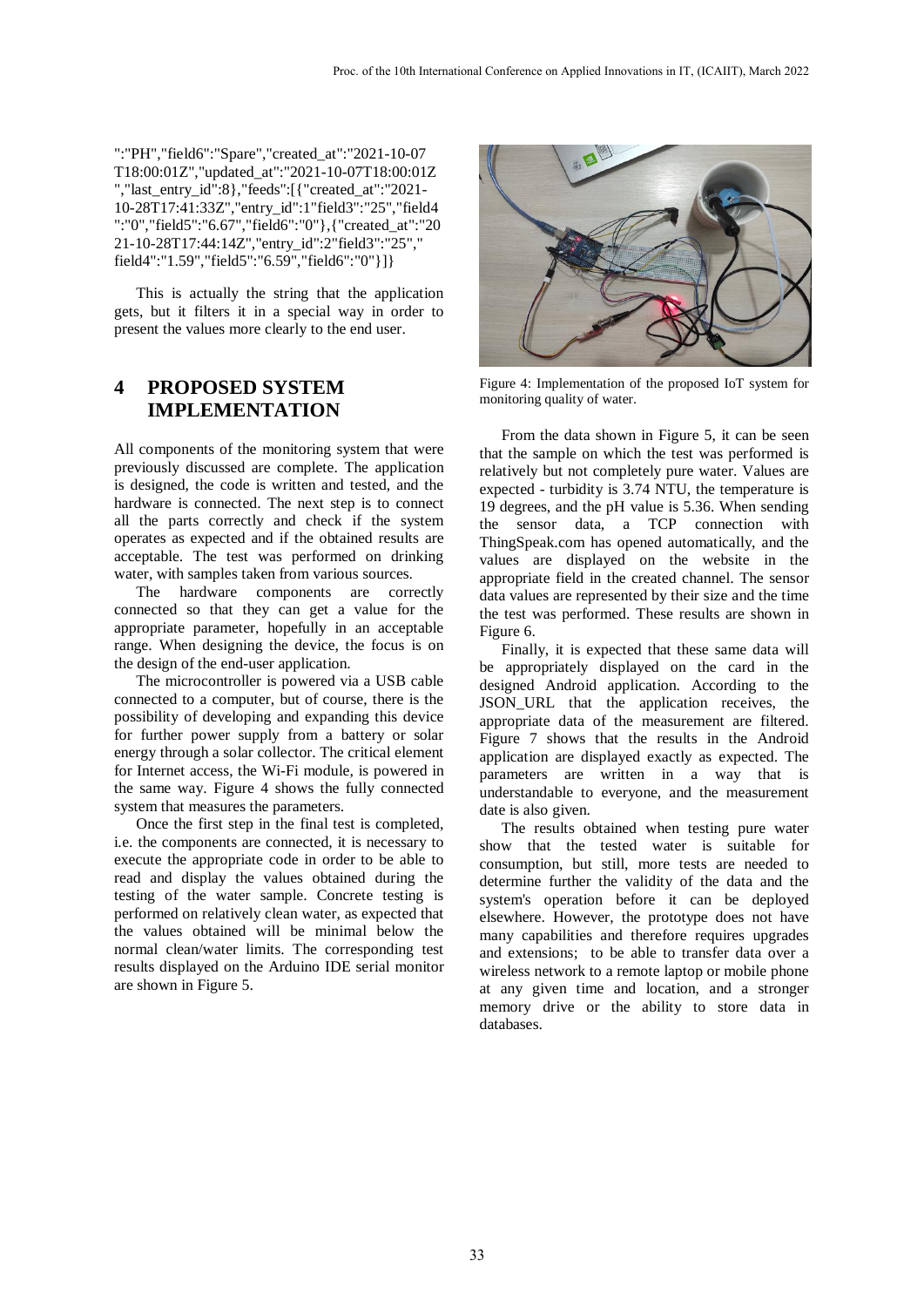```
Reseting.......
RESET
Turbidity: 3.74
Temperature : 19 C
PH value : 5.36
Send ==> Start cmd: AT+CIPSTART="TCP", "184.106.153.149",80
\mathtt{Send} \ \texttt{==}\!\!>\ \mathtt{length}\ \texttt{cmd}\colon\ \mathtt{AT+CIPSEND=83}Send ==> getStr: GET /update?api_key=XJ4UOKUXXX3MAW6E&field3=19&field4=3.74&field5=5.36&field6=0
```
Figure 5: Results from testing, shown in Arduino IDE serial editor.

| Created: 27 days ago<br>Last entry: less than a minute ago<br>Entries: 13    |                                          |                                                                                                                                                                                                            |                                                                                                                                                                                                      |                                         |                            |
|------------------------------------------------------------------------------|------------------------------------------|------------------------------------------------------------------------------------------------------------------------------------------------------------------------------------------------------------|------------------------------------------------------------------------------------------------------------------------------------------------------------------------------------------------------|-----------------------------------------|----------------------------|
| <b>Field 3 Chart</b>                                                         | $B$ $D$ $R$ $R$                          | <b>Field 4 Chart</b>                                                                                                                                                                                       | <b>BOIX</b>                                                                                                                                                                                          |                                         |                            |
| Water Quality Monitoring System<br>ĝ<br>per<br>19<br>18.56<br>18.57<br>18:58 | 18:59<br>19:00<br>Date<br>ThingSpeak.com | Turbidity<br>18:56<br>18:57                                                                                                                                                                                | Water Quality Monitoring System<br>18:58<br>18:59<br>19:00<br>Date<br>ThingSpeak.com                                                                                                                 |                                         |                            |
| <b>Field 5 Chart</b><br>Water Quality Monitoring System<br>$5.5 -$           | <b>BDIX</b>                              | $O$ COM3<br>Send ==> Start cmd: AT+CIPSTART="TCP", "184.106.153.149", 80<br>Send ==> lenght cmd: AT+CIPSEND=83                                                                                             |                                                                                                                                                                                                      | m.                                      | $\Box$<br>$\times$<br>Send |
| E<br>4.5<br>18:57<br>18:56<br>18:58                                          | 18:59<br>19:00<br>Date<br>ThingSpeak.com | MessageBody received: +IPD, 2:13CLOSED<br>Turbidity : 3.16<br>Temperature : 19 C<br>PH value : 5.04<br>Send ==> Start cmd: AT+CIPSTART="TCP", "184.106.153.149", 80<br>Send == > lenght cmd: AT+CIPSEND=83 | Send ==> getStr: GET /update?api_key=XJ4UOKUXXX3MAW6E&field3=19&field4=1.61&field5=4.55&field6=0<br>Send ==> getStr: GET /update?api key=XJ4UOKUXXX3MAW6E&field3=19&field4=3.16&field5=5.04&field6=0 |                                         |                            |
|                                                                              |                                          | MessageBody received: +IPD, 2:14CLOSED                                                                                                                                                                     |                                                                                                                                                                                                      |                                         |                            |
|                                                                              |                                          | Autoscroll Show timestamp                                                                                                                                                                                  |                                                                                                                                                                                                      | Both NL & CR $\vee$ 9600 baud<br>$\sim$ | Clear output               |

Figure 6: Results from testing, shown in ThingSpeak.com.



Figure 7: Results from testing, shown in Android mobile application.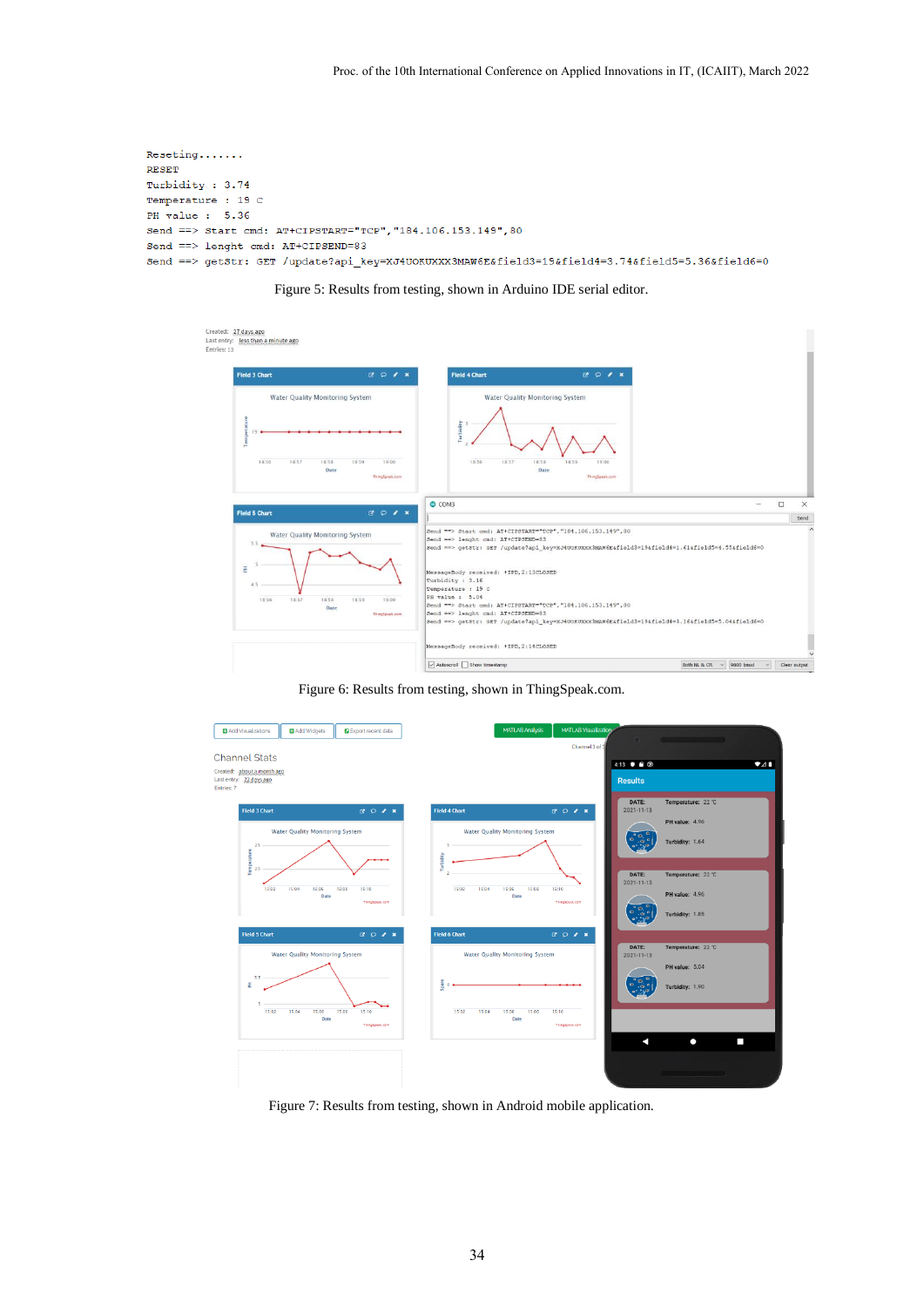According to that, an SD card could be used to allow the storage of quantities of Arduino data. The combined central system must be lined to prevent potential harmful defects from weather exposure. Regarding the sensors, the blur sensor must be upgraded or completely replaced. The opening at the top of the sensor for turbidity allows water to enter if the sensor is lowered too deep into the stream, and the inflow causes direct distortion in the readings. Its short cable means it is also strictly limited in use. A suitable replacement may be the Relihones digital blur sensor which is waterproof and offers a longer cable. Implementation of additional sensors in the project, thus its expansion will allow monitoring of additional parameters, especially the concentration of different ions.

Finally, changes may be made to the environment and the test schedule. Conducting the test of different liquids and more frequent reading of the data should provide much needed additional data and greater accuracy in determining the purity of the water and the validation of the monitoring system.

## **5 CONCLUSION**

A fast, efficient, low-cost monitoring system is implemented and tested. The proposed system measures water quality in real-time and does not require people on duty. With this system, water testing is more economical, convenient, and faster. Although there is no need for external intervention, officials can still use it. They can consider the level of pollution that occurs in the water and transmit the warnings directly to the public. This can help prevent diseases caused by polluted waters and the presence of metals in them.

The proposed monitoring system for water quality is applicable when quick and effective actions are required to prevent extreme pollution levels. Indeed, the proposed system is easy to install and easily placed close to the target area. Monitoring can be performed even by less trained people. Approximately 20 euros were spent on the overall design of this device. It is also flexible and extensible. Given the low cost of this device, any household can afford it. By replacing the appropriate sensors and changing software programs, this system can monitor other water parameters. The monitoring time interval can also be changed as needed.

The current implementation of the proposed system has a wide application for meager costs. It provides real-time monitoring of water quality, which is way more efficient than traditional. What is of most importance, in this research, the ecological environment of the water resources is protected.

### **REFERENCES**

- [1] F. DaCosta, Rethinking the Internet of Things, Apress, 2013, pp.12-122.
- [2] R. Liu, P. Gailhofer, C. Gensch, A. Köhler, and F. Wolff "Impacts of the digital transformation on the environment and sustainability," Technical Paper, Berlin, 2019.
- [3] UN/ECE Task Force on Laboratory Quality<br>Management & Accreditation, "Guidance to Management & Accreditation, operation of water quality laboratories," Technical Report, 2002.
- [4] J. Salazar, and S. Silvestre, Internet of Things, 1st Edition, Czech Republic: Techpedia, 2017.
- [5] J. Mateo-Sagasta, S. Marjani Zadeh, and H. Turral, "Water pollution from agriculture: a global review," Technical Paper, 2017.
- [6] T. Le Dinh, W. Hu, P. Sikka, P. Corke, L. Overs, and S. Brosman, "Design and deployment of a remote robust sensor network: experiences from outdoor water," Proc. of 32nd IEEE Conf. on Local Computers, pp 799-806, 2007.
- [7] Q. Tie-Zhn, and S. Le, "The design of multiparameter on line monitoring system of water quality based on GPRS," Proc. of IEEE International Conference on Multimedia Technology, China, 2010.
- [8] S. Silva, H. N. Nguyen, V. Tiporlini, and K. Alameh, "Web based water quality monitoring with sensor network: employing ZigBee and WiMAX technology," Proc. of 36th IEEE Conf. on Local Computer Networks, 2011.
- [9] M. K. Amruta, and M. T. Satish, "Solar powered water quality monitoring system using wireless sensor network," Proc. of IEEE Conf. on Automation, Computing, communication, control, and compressed sensing, pp. 281-285, 2013.
- [10] S. S. Babu, "Water Quality Monitoring and Filter System to Preserve Water Resource Using IOT", Bangalore, India , July 2020.
- [11] M. O. Faruq, I. H. Emu, M. N. Haque, M. Dey, K. Das, and M. Dey, implementation of cost-effective water quality evaluation system," in Proc. of IEEE Region 10 Humanitarian Technology Conference, pp. 860- 863, 2017.
- [12] Y. K. Taru, and A. Karwankar, "Water monitoring system using arduino with Labview," in Proc. of IEEE International Conference on Computing Methodologies and Communication, 2018.
- [13] Y. Wang, J. Zhou, K. Chen, Y. Wang, and L. Liu, "Water quality prediction method based on LSTM neural network," in Proc. of IEEE International Conference on Intelligent Systems and Knowledge Engineering, pp. 1-5, 2017.
- [14] K. S. D. Krishnan, and P. T. V. Bhuvaneswari, "Multiple linear regression based water quality parameter modeling to detect hexavalent<br>chromium in drinking water," in Proc. of IEEE chromium in drinking water," International Conference on Wireless